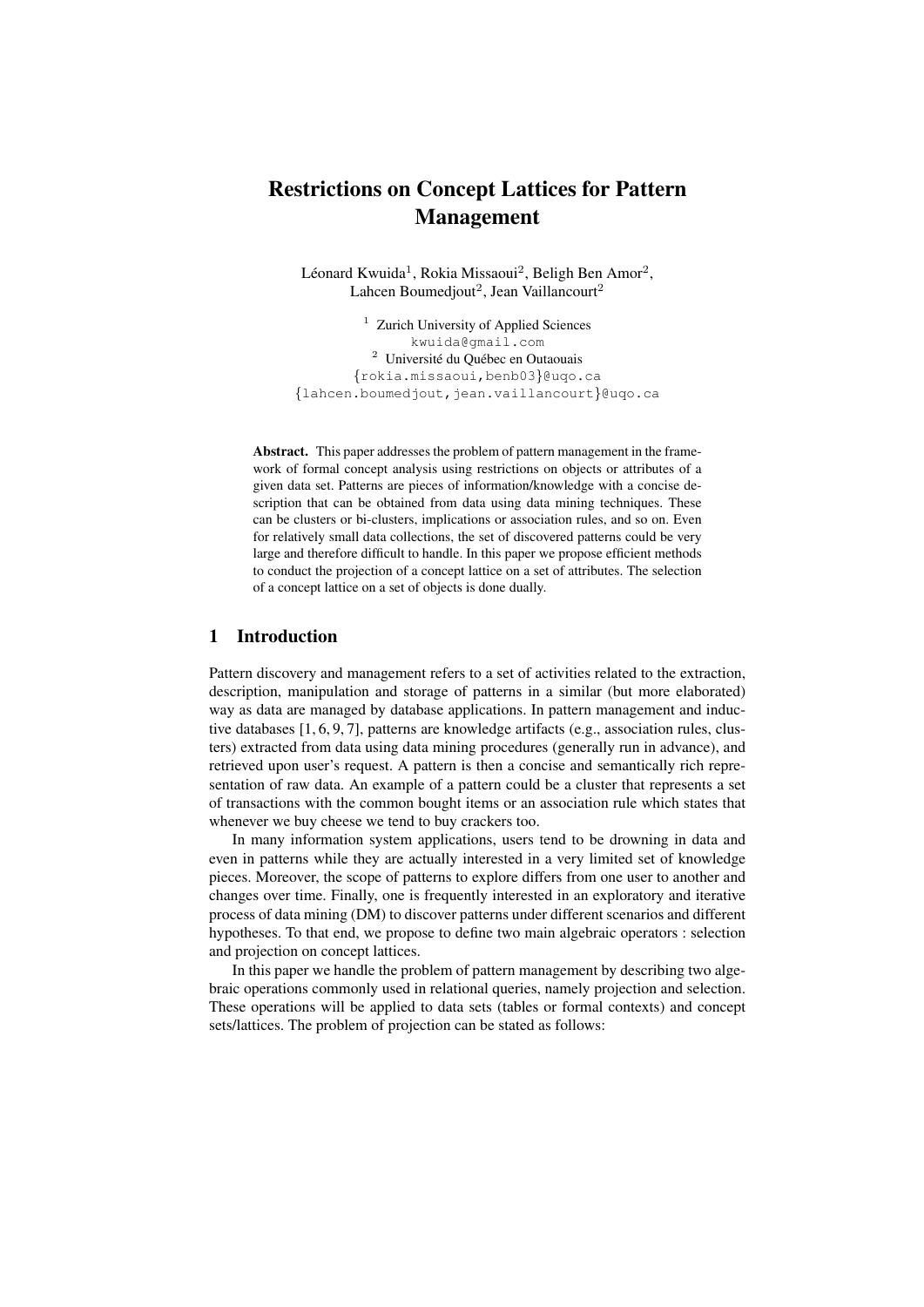236 L. Kwuida, R. Missaoui, B. Ben Amor, L. Boumedjout and J. Vaillancourt

*Given a set of patterns* P *and a subset* N *of attributes in a table* T*, produce the corresponding set of patterns when the analysis is restricted to the attributes in* N.

Dually, the problem of selection is: *given a set of patterns*  $P$  *and a formula*  $\varphi$  *of*  $T$ *, produce the corresponding set of patterns when the analysis is restricted to those tuples satisfying the condition*  $\varphi$ .

The rest of the paper is organized as follows. In Section 2 we introduce the basic notions of formal concept analysis and describe existing work about the general topic of pattern management. Sections 3 and 4 present different ways to conduct a projection on a set of attributes, namely projection on contexts and concept lattices. An experimental study is given in Section 5.

## 2 Background and Related Work

Formal Concept Analysis [4] has been successfully used for conceptual clustering and rule mining. A formal context is a triple  $\mathbb{K} := (G, M, I)$  where G, M and I stand for a set of objects, a set of attributes, and a binary relation between  $G$  and  $M$  respectively. For  $A \subseteq G$  and  $B \subseteq M$  we define

 $A' := \{a \in M \mid oIa \,\forall o \in A\}$  and  $B' := \{o \in G \mid oIa \,\forall a \in B\},$ 

the set of attributes common to objects in  $A$  and the set of objects sharing all the attributes in  $B$ . The mapping (denoted by  $'$ ) between the powerset of  $G$  and the powerset of M defines a Galois connection, and the induced closure operators (on G and M) are denoted by ". A formal concept c is a pair  $(A, B)$  with  $A \subseteq G$ ,  $B \subseteq M$ ,  $A = B'$  and  $B = A'$ . A is called the extent of c (denoted by ext(c)) and B its intent (denoted by  $int(c)$ ). Intents are then closed subsets of attributes and extents are closed subsets of objects. In the closed *itemset* mining framework [8, 12], G, M, A and B correspond to the notion of transaction database, set of items (products), closed *tidset* and closed *itemset* respectively. The set of all concepts of  $K$  is denoted by  $\mathfrak{B}(K)$ . Ordered by  $(A, B) \le (C, D)$ :  $\iff A \subseteq C$ , it forms a complete lattice<sup>3</sup> called the concept lattice of  $\mathbb K$  and denoted by  $\mathfrak{B}(\mathbb K)$ . Our working example is on Figure 1.

In order to manipulate concept lattices in a similar way as relational tables, we take a joint database-FCA perspective (see [4]) by using operators similar in spirit to relational algebra operators (e.g., selection, projection and join) and by exploiting and adapting existing work related to operations on contexts and concept lattices to analyze and formalize such operators. In [11], the authors present an approach for lattice construction based on the apposition of two contexts  $\mathbb{K}_1$  and  $\mathbb{K}_2$  (having the same set of objects). Such operation is perceived as the opposite operation of the projection and identical to the relational join operation.

Recent studies on pattern management [1, 9] provide a uniform framework to data and pattern management and define links between data and pattern spaces through

<sup>&</sup>lt;sup>3</sup> This is a poset in which every subset X has an infimum ( $\bigwedge X$ ) and a supremum ( $\bigvee X$ ). We set  $a \wedge b := \bigwedge \{a, b\}$  and  $a \vee b := \bigvee \{a, b\}.$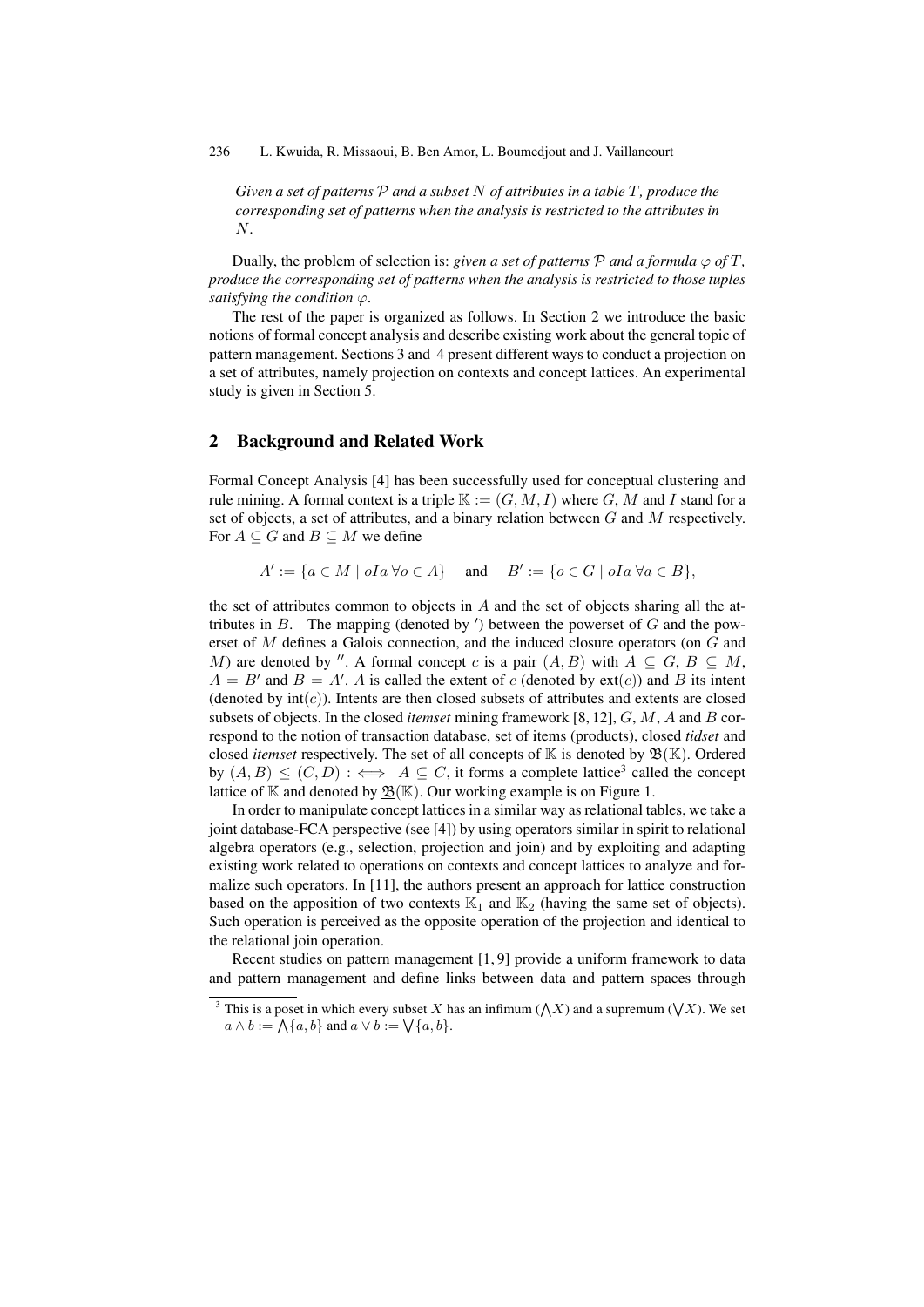

Fig. 1. A formal context (left) and its concept lattice (right). Concepts are nodes of the lattices. For each node the corresponding concept has as intent (resp. extent) the attributes (resp. objects) contained in the order filter (resp. ideal) generated by this node. For example the node labeled by the attribute S represents the concept  $({1, 3, 4}, {e, q, S})$ .

bridging operations and cross-over queries such as finding data covered by a given pattern or identifying patterns related to a data set. Although many studies limit the management of patterns to association rules only, work conducted by Calders *et al.* [1], and Terrovitis *et al.* [9] cover different types of patterns. In [9], a pattern base management system is defined for storing, processing and querying patterns. Moreover, languages for pattern definition and manipulation are proposed, and temporal aspects of patterns are handled. In [1], a data mining algebra and a 3-World model are defined, as well as a small set of data mining primitive operators are proposed to further formulate complex queries. The proposed model includes three worlds: *D-World* for data definition and manipulation (e.g., projection, join), *I-World* for region (set of constraints) definition and manipulation, and *E-World* for operations on data contained in regions. In [2], a Data Mining Template Library is defined based on a generic data mining approach for controlling aspects of pattern mining through a set of properties. On the industry side, work was mainly done to design languages for pattern description, manipulation and exchange. This is the case of PMML and SQL/MM [9].

To the best of our knowledge, the only previous work on restricting concept sets via the projection or the selection is the one by Jeudy et al. [5] in which the authors define a graph representation similar in spirit to Hasse diagrams. The proposed procedure for projection requires four times traversals of the graph structure (as opposed to two times for the concept sorting algorithm) and hence is less efficient than our solution. The lattice resulting from the projection contains in [5] only the actual nodes while in our case it contains all the members of generated equivalence classes with a highlight on the maximal concept representatives. This could help "switch" easily from the projected lattice to the initial one (and vice versa) instead of reconstructing the initial lattice from scratch.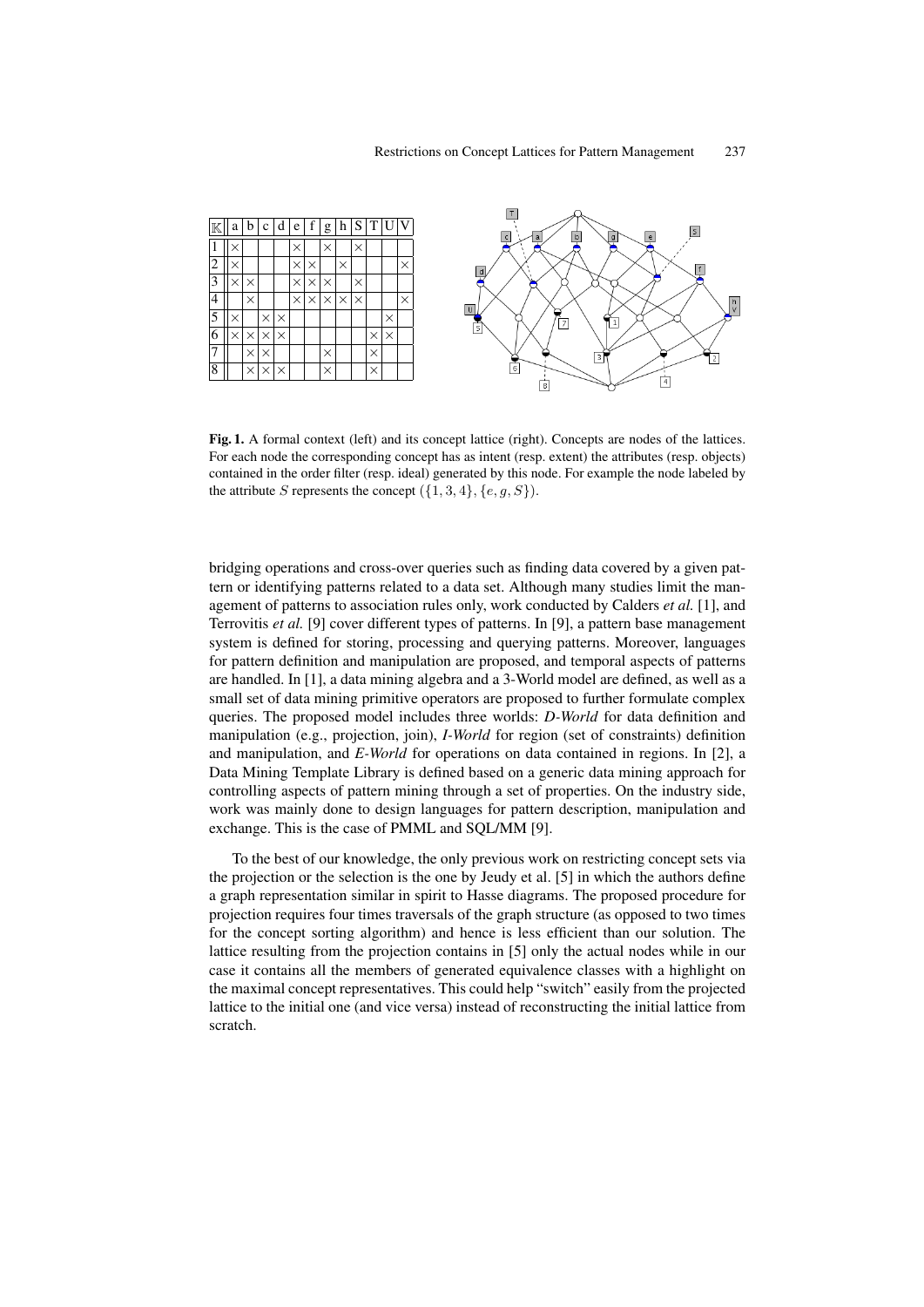238 L. Kwuida, R. Missaoui, B. Ben Amor, L. Boumedjout and J. Vaillancourt

### 3 Pattern Restriction in Databases

A (relational) database is a collection of related tables that can be combined via relational operations to produce new ones. The main operations are selection, projection and join. In this paper we consider only the first two operations which are frequently used unary relational operations. We also assume that  $T$  is a (real or virtual) table with primary key values in  $G$ . We denote by  $M$  the set of attributes (other than the primary key) and by W the set of values of attributes in  $M$ . Then, the table  $T$  is a many-valued context  $(G, M, W, I)$ , where I is a map from  $G \times M$  to W such that  $I(q, m) := m(q)$ , i.e., the value of the attribute  $m$  for the tuple with key-value  $q$ .

For a subset N of M, a *projection*  $\pi_N$  on  $(G, M, W, I)$ , gives the many-valued context  $(G, N, W_N, I_N)$  with  $I_N : G \times N \to W_N \subseteq W$  such that  $I_N(g, n) := I(g, n) =$  $n(g)$ . In practice  $W_N = \bigcup \{n(g) \mid n \in N, g \in G\}$ . Thus, conducting the projection  $\pi_N$  on a set P of patterns mined from  $(G, M, W, I)$  is equivalent to producing the corresponding patterns directly from  $(G, N, W_N, I_N)$ . We denote by  $\pi_N(\mathcal{P})$  the so-obtained set of patterns, and called it the projection of  $P$  on N. Given  $P$  from a database T, a naive and straightforward way to obtain  $\pi_N(\mathcal{P})$  will be to conduct the projection  $\pi_N$  on  $(G, M, W, I)$ , and then rerun all the steps done to produce  $P$ , but this time on  $(G, N, W_N, I_N)$ .

For a formula  $\varphi$ , the *selection*  $\sigma_{\varphi}$  produces a subcontext  $(G_{\varphi}, M, W_{\varphi}, I_{\varphi})$ , where  $G_{\varphi}$  is the set of objects in G satisfying  $\varphi$ , and  $I_{\varphi}: G_{\varphi} \times M \to W_{\varphi} \subseteq W$  with

$$
I_\varphi(g,m):=I(g,m)\quad\text{ and }\quad W_\varphi:=\bigcup_{m\in M}\{m(g)\mid g\models\varphi\}.
$$

Applied to a set of patterns P produced from  $(G, M, W, I)$ , we get  $\sigma_{\varphi}(\mathcal{P})$ , the set of patterns that we should mine from  $(G_{\varphi}, M, W_{\varphi}, I_{\varphi})$  by applying the same techniques used to produce  $P$  from  $(G, M, W, I)$ . As above, given P from a database T, one way to obtain  $\sigma_{\varphi}(\mathcal{P})$  will be to conduct the selection  $\sigma_{\varphi}$  on  $(G, M, W, I)$ , and then repeat all the steps done to produce  $P$ , but this time on  $(G_{\varphi}, M, W_{\varphi}, I_{\varphi})$ .

Conducting restrictions on raw data is however not always possible. Indeed, it may happen for some reason (e.g., storage constraint) that raw data from which the patterns were produced are no more available. Therefore, there is a need to explore means to either produce restricted patterns without returning to raw data, or explore the way to recover raw data from patterns. In this paper we focus on the first issue and investigate the way to produce restricted patterns directly from the already existing patterns.

The problem of restriction on patterns can be summarized in the commutativity of the diagram on Figure 2 below. Indeed, the analyst can get a pattern set from data using one of the two ways: (i) conduct a restriction on data followed by a data mining task, or (ii) handle a data mining task followed by a restriction on produced patterns.

In inductive databases and pattern management applications, there is no conceptual difference between data and patterns generated from that data: both can be stored and queried according to user's needs and preferences in a uniform way. In the upcoming sections, we show how a restriction of a lattice to a set of attributes can be conducted.

The problem of projection on concepts can be stated as follows: given a concept lattice  $\mathfrak{B} := \mathfrak{B}(G, M, I)$  and a subset  $N \subseteq M$  of attributes, find the concept lattice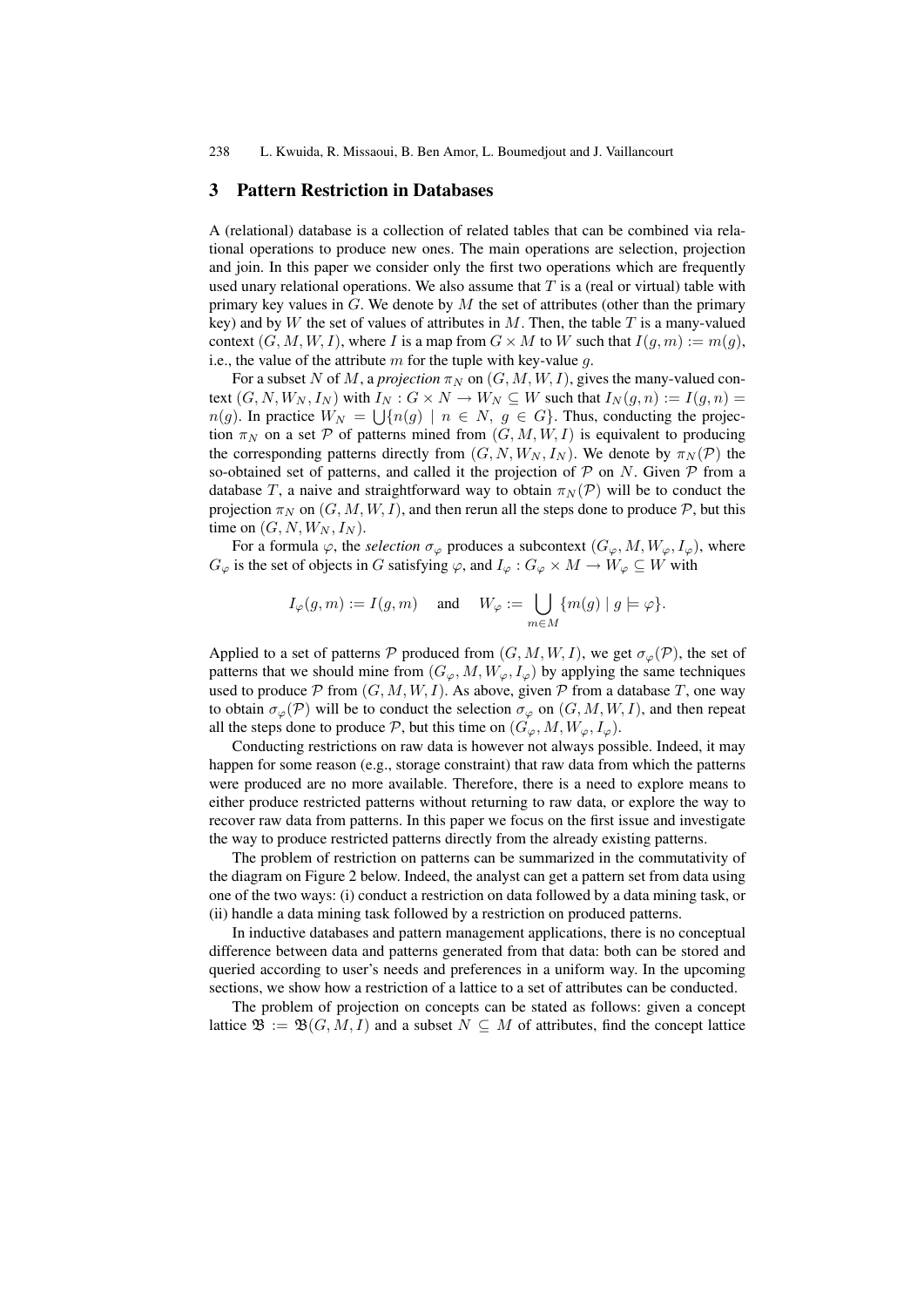

Fig. 2. Defining a restriction on patterns (right) from a restriction in databases (left).

 $\Pi_N$  B when the analysis is restricted to the attributes in N. Similarly, the problem of selection on concepts is to find the corresponding concept lattice when the analysis is restricted to a subset of objects. Assuming that we have access to data from which the lattice was produced <sup>4</sup>, one may perform the projection on the data and scale to get binary contexts and their corresponding concept lattices (*projection on contexts*). An alternative is to analyze the effect of the projection on the initial concept lattice and get  $\Pi_N \mathfrak{B}(G, M, I)$  directly from  $\mathfrak{B}(G, M, I)$  without returning to the raw data (*projection on concepts*). It is interesting to check in which cases a projection on contexts is more advantageous than a projection on concept lattices.

# 4 Projection on Concept Lattices

For simplicity we will assume that  $M$  is a set of scaled attributes. Given a concept lattice  $\underline{\mathfrak{B}}(G, M, I)$  (denoted by  $\mathfrak{B}$ ) and a list of attributes  $N \subseteq M$ . The objective is to produce the concept lattice  $\Pi_N(\mathfrak{B})$ , where  $\Pi_N$  is the projection on the attributes in N. The projection  $\Pi_N$  induces an equivalence relation on  $\mathfrak B$  given by

$$
(A_1, B_1) \simeq (A_2, B_2) : \iff B_1 \cap N = B_2 \cap N. \tag{1}
$$

Each equivalence class has a greatest element that can be set as the representative of that class. The mapping

$$
c: (A, B) \mapsto \max\{(U, V) \in \mathfrak{B} \mid V \cap N = B \cap N\}
$$
 (2)

is a closure operator on B. The intent of  $c(A, B)$  is exactly  $B \cap N$  and its extent is the one of the greatest concept in its equivalent class. Therefore, different scenarios can be considered to find the equivalence classes on the lattices. For example, starting from the top (or bottom), we can traverse the lattice level-wise and group together the elements of the same class. The link (covering relation) between class representatives is set up as follows:  $c_i \prec c_j$  in  $\Pi_N \mathfrak{B}(G, M, I)$  iff there is a concept  $(A, B)$  in the equivalence class  $c_i$  and a concept  $(C, D)$  in the equivalence class  $c_j$  such that  $(A, B) \prec (C, D)$  in  $\mathfrak{B}(G, M, I).$ 

In the following subsections we present, analyze<sup>5</sup> and compare the performance of a selected set of methods for conducting a projection on concept lattices. The input is

When the access to the initial formal context is no more possible, then its reconstruction is needed if we plan to apply the restriction to the context, and produce thereafter the lattice.

<sup>&</sup>lt;sup>5</sup> The complexity analysis presented here is a preliminary step towards understanding why some methods perform better in a given configuration. Parameters taken into account include the number of concepts, the parents/children of a node and the size of equivalence classes.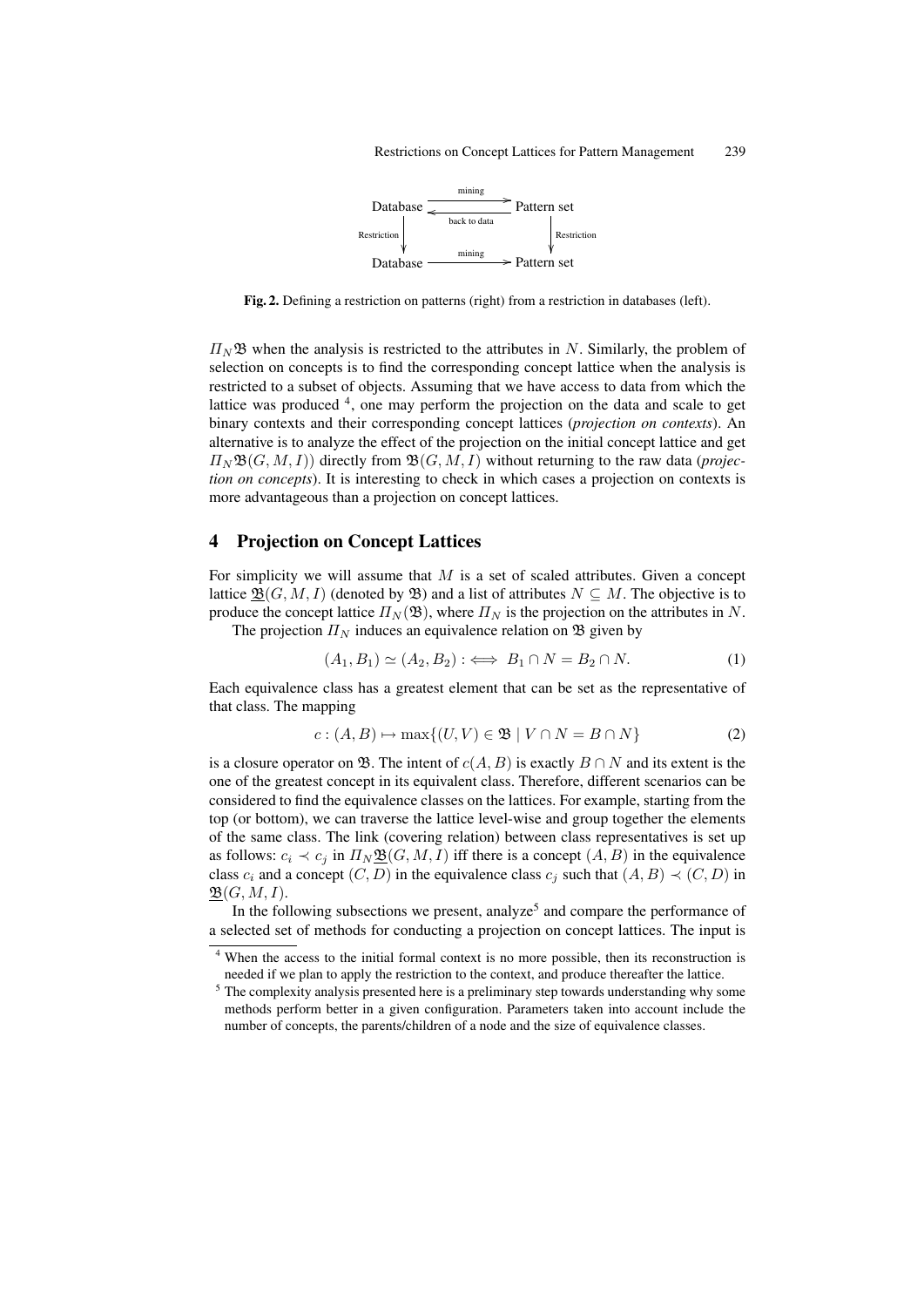

Fig. 3. Projection on  $\{S, T, U, V\}$  of the concept lattice in Figure 1. On the left we can see equivalence classes marked on the initial lattice. On the right we note that each equivalence class is represented by a single node (behind which a whole class is attached).

a concept lattice  $\underline{\mathfrak{B}}(G, M, I)$  and a set of attributes  $N \subseteq M$ . The output is a concept lattice  $\Pi_N(\mathfrak{B}(G,M,I))$ . Dually, a selection  $\sigma_{\varphi}$  induces an equivalence relation on  $\mathfrak{B}$ such that each equivalence class has a least element (class representative). Conducting a selection  $\sigma_{\varphi}$  is equivalent to conducting a projection of the dual lattice of  $\mathfrak{B}$  on H, where H is the set of objects satisfying the formula  $\varphi$ .

#### 4.1 Depth-first Search (DFS)

Conducting a depth-first scan for the projection of a concept lattice on a given set of attributes can be done as follows

- 1. Set the first class with the top element 1. Start with that element and follow a path to the bottom element 0. We get a path  $1, a_1, a_2, \ldots, a_s, 0$ . At each node  $a_i$  (going downwards), choose a child  $a_{i+1}$  and test if the two nodes are in the same class (by comparing the nodes  $a_i$  and  $a_{i+1}$ ). If they do not belong to the same class, then create a new membership class for  $a_{i+1}$ .
- 2. Once the bottom element of the lattice is reached, go back to node  $a_s$  and repeat the following steps at each subsequent node  $\omega$ :
	- $-$  if the current node  $o$  has a child that is not yet marked, then move to this child, mark it, and find its equivalence class.
	- else go back one step (to the parent from which the node  $o$  was reached).
- 3. Stop the process once all nodes are marked.
	- The links between equivalence classes are set up as the scan progresses.

To analyze the complexity of the procedure above, we consider the number of accesses to each node and the number of comparisons. Note that each node is visited at least twice (on the way down and back). If  $q$  is the number of equivalence classes, then there are in average  $\frac{q}{2}$  comparisons to mark a node. In fact we have to check if the child node to classify does not belong to an existing class. In practice, using the hierarchy on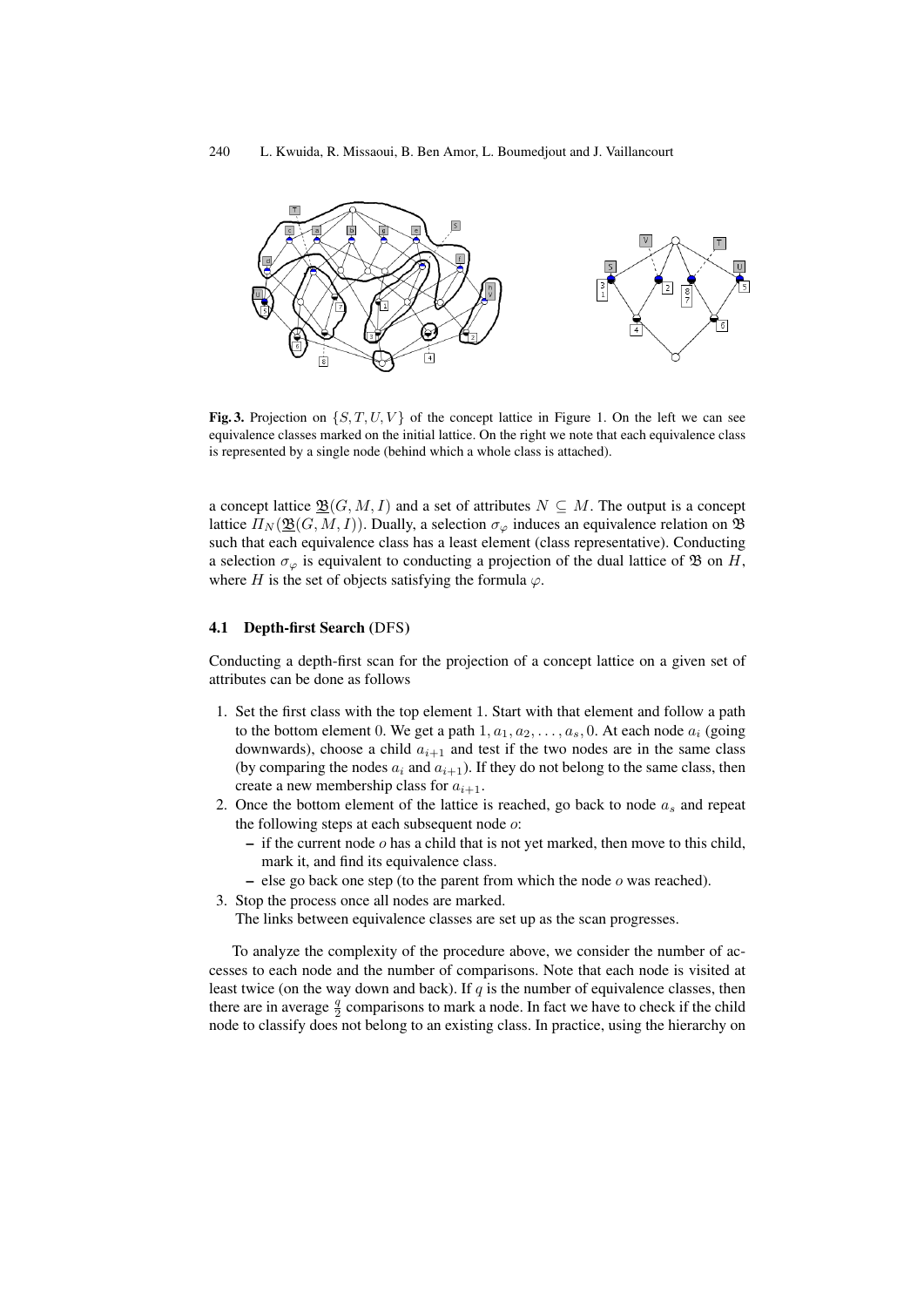concepts and the convexity<sup>6</sup> of equivalence classes, this comparison reduces to classes of neighboring nodes.

#### 4.2 Breadth-first Search (BFS)

The idea here is to traverse the lattice from the top in a breadth-first manner, and assign a different color to a node only if it is the greatest element of its equivalence class. This avoids look-up into equivalence classes to see if the node has an already assigned color. This can drastically improve the performance of the algorithm, particularly if there are many classes. We assume that  $\mathfrak{B}(G, M, I)$  is represented as follows: each node e has two lists  $parent(e)$  and  $child(e)$  containing respectively the upper neighbor and the lower neighbor of e. We proceed as follows:

- 1. Start with node  $e := 1$  (top element) and mark the representative of the first class.
- 2. Move to each node in  $child(e)$  and compare it with e. If it is not in the same class, then mark it as a new class. Actually, there is only one way to reach nodes in  $child(e)$  from above.
- 3. Assume we are at a (marked) current node e. Then we compare it with the (unmarked) nodes in  $child(e)$ . Mark with the same color the equivalent nodes. If there is a node  $q \in child(e)$  that is not equivalent to e, then check whether all nodes in  $parent(g)$  are marked. If so, then a new color is assigned to this node. Else, g is not marked. In practice, for each node  $o$  we keep in  $parent(o)$  only the parents that are not yet marked.
- 4. Repeat the previous step until e is the bottom.

To evaluate the complexity of this algorithm, we consider two parameters: the number of needed comparisons and the number of times each node is accessed. Each node  $o$  is visited exactly  $\#parent(o) + 1$  times. Then, the overall access to nodes is

$$
\sum_{o \in \mathfrak{B}} (\#parent(o) + 1) = \# \mathfrak{B} + \sum_{o \in \mathfrak{B}} \#parent(o).
$$

If the average number of parents of nodes is  $p$ , then the overall number of node accesses is  $(p+1)n$ , where *n* is the number of concepts in **B**. Each node *o* is compared with all its lower neighbors. Therefore, the total number of comparisons is  $pn$  and the overall complexity is  $O(np)$ .

## 4.3 Leading Bits Sort (LBS)

We have noticed that traversing the lattice to discover equivalence classes and group the concepts into these classes can be very time consuming. To speed up this process, we linearly order the nodes so that the equivalence classes can be obtained in a more efficient way. The benefit of this order is that it avoids a look up in the list of classes and each node is then visited only once to assign the color corresponding to its equivalence

 $6$  The equivalence classes are convex subsets of the lattice in the sense that if x and z are equivalent concepts and  $y$  is a concept between  $x$  and  $z$ , then  $x$ ,  $y$  and  $z$  are also equivalent.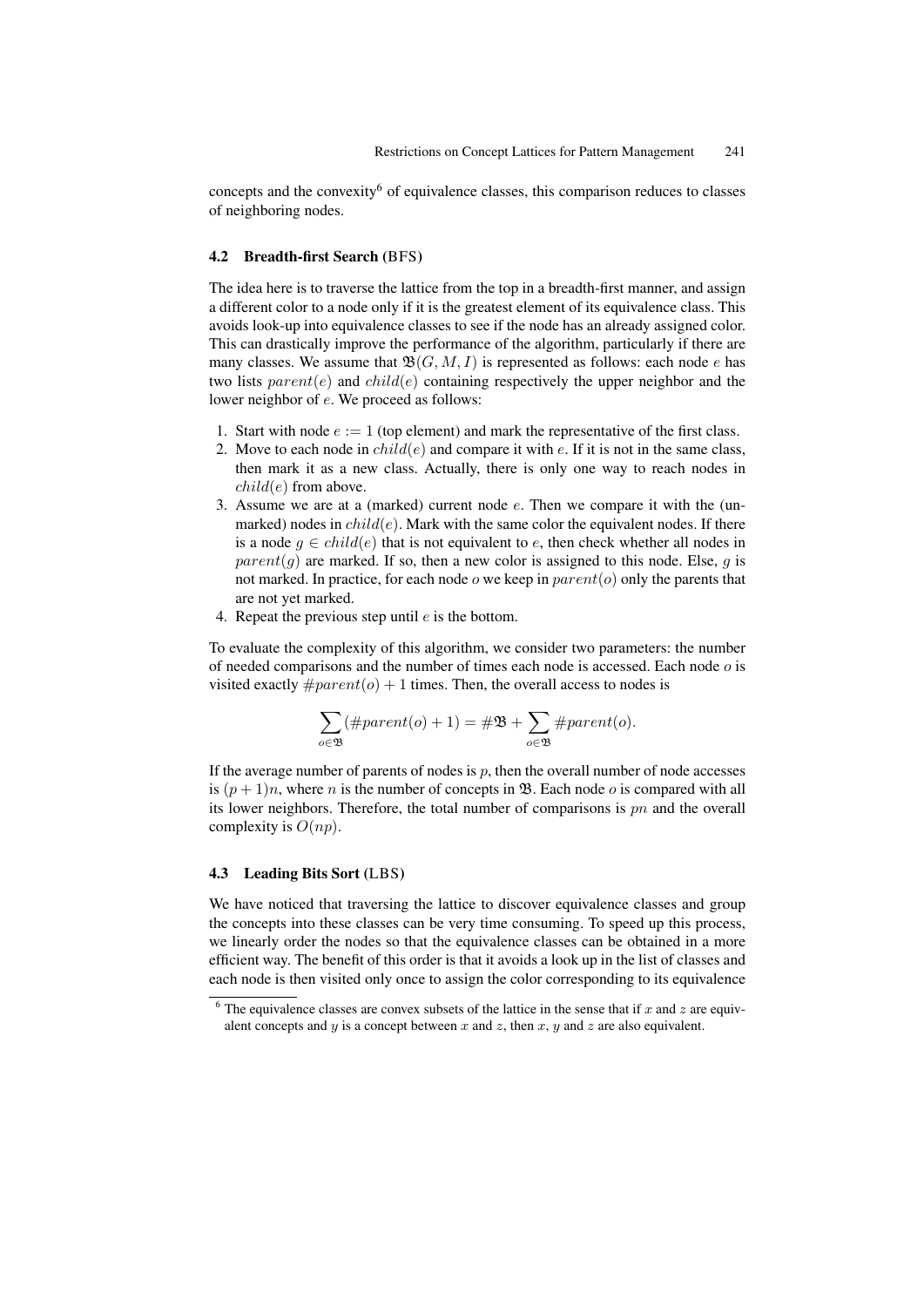class. We choose the lectic order as in Next-closure [4, 3]. Each subset of attributes is represented by a sequence of bits  $(1/0)$  of fixed length  $|M|$  (the cardinality of the set of attributes). The leading bits are labeled by the attributes in  $N$  on which we restrict the analysis. The remaining bits are labeled by the rest of the attributes (non-relevant to the present analysis). The lectic order on subsets of  $M$  states that  $A$  precedes  $B$  if the first position in which  $A$  and  $B$  differ contains 0 in  $A$  and 1 in  $B$ , (i.e. the first element, according to a predefined linear order on  $M$ , that distinguishes  $A$  and  $B$ , is in  $B$ ). This is a linear strict order. If all intents are sorted with respect to the lectic order with leading bits headed by the (relevant) attributes in  $N$ , then the equivalent concepts/intents are necessarily consecutive. In this case we start from the first intent and move downwards until we get an intent whose leading bits differ from the current one, representing the current class. Then we start a new class and repeat this until we reach the last element of the list.

The projection done this way can be divided into two steps. The sorting process with respect to the lectic order can be done in  $O(n \times \ln(n))$ , where n is the number of concepts in  $\mathfrak{B}$ . The marking of equivalence classes on  $\mathfrak{B}$  is straightforward since there is one linear pass in the linearly sorted set of concepts. Thus, the overall process has a complexity of  $O(n \times \ln(n))$ . Note that in this case we do not assume any special representation for  $\mathfrak{B}$ . All we need is the list of concepts so that we can color the equivalence classes.

If user's access behavior (both in terms of data and patterns) is known, then the candidate attributes of the projection may be identified beforehand. If we choose Nextclosure [4, 3] to compute the concepts, then the lectic order will be defined with the attributes in N at the first positions. This way, the sorting step is no more necessary since the intents are already sorted in lectic order with leading attributes in front and less interesting attributes at the end.

In practice the sorting step can be restricted to the  $|N|$  leading bits. In fact, we can define a quasi-order  $\mathbb{E}^N$  on the intent (subsets of M) as follows: we start with sorting the base set  $M$  in a linear order so that every element of  $N$  appears before every element of  $M \setminus N$ , for example  $M = \{m_1 < \cdots < m_n < m_{n+1} < \cdots < m_k\},\$ where  $N = \{m_1, \dots m_n\}$  is the set of attributes on which the projection is to be done. For two intents A and B, we say that  $A \sqsubseteq^N B$  if and only if A and B have the same restriction on  $N$  or the first element (with respect to the linear order on the base set  $M$ ) which distinguishes  $A \cap N$  from  $B \cap N$  is in B. The equivalence relation induced by  $\mathbb{E}^N$  is exactly the one induced by  $\Pi_N$  (see Equation (1) above).

#### 4.4 Bottom-up Search (BUS)

In this method, the idea is to iteratively remove (one by one) the attributes found in the complement of N and more precisely in  $N'' \setminus N$ . This is in fact the dual procedure of incremental lattice update procedures [10]. To accelerate the process, we start the exploration of the lattice (upwards from the bottom) with the most general concept  $c$ , whose intent contains N (i.e.  $c = (N', N'')$ ). In fact, every concept of this lattice has an equivalent concept in the filter generated by  $c$ . Therefore we restrict the search space to  $\uparrow$  c.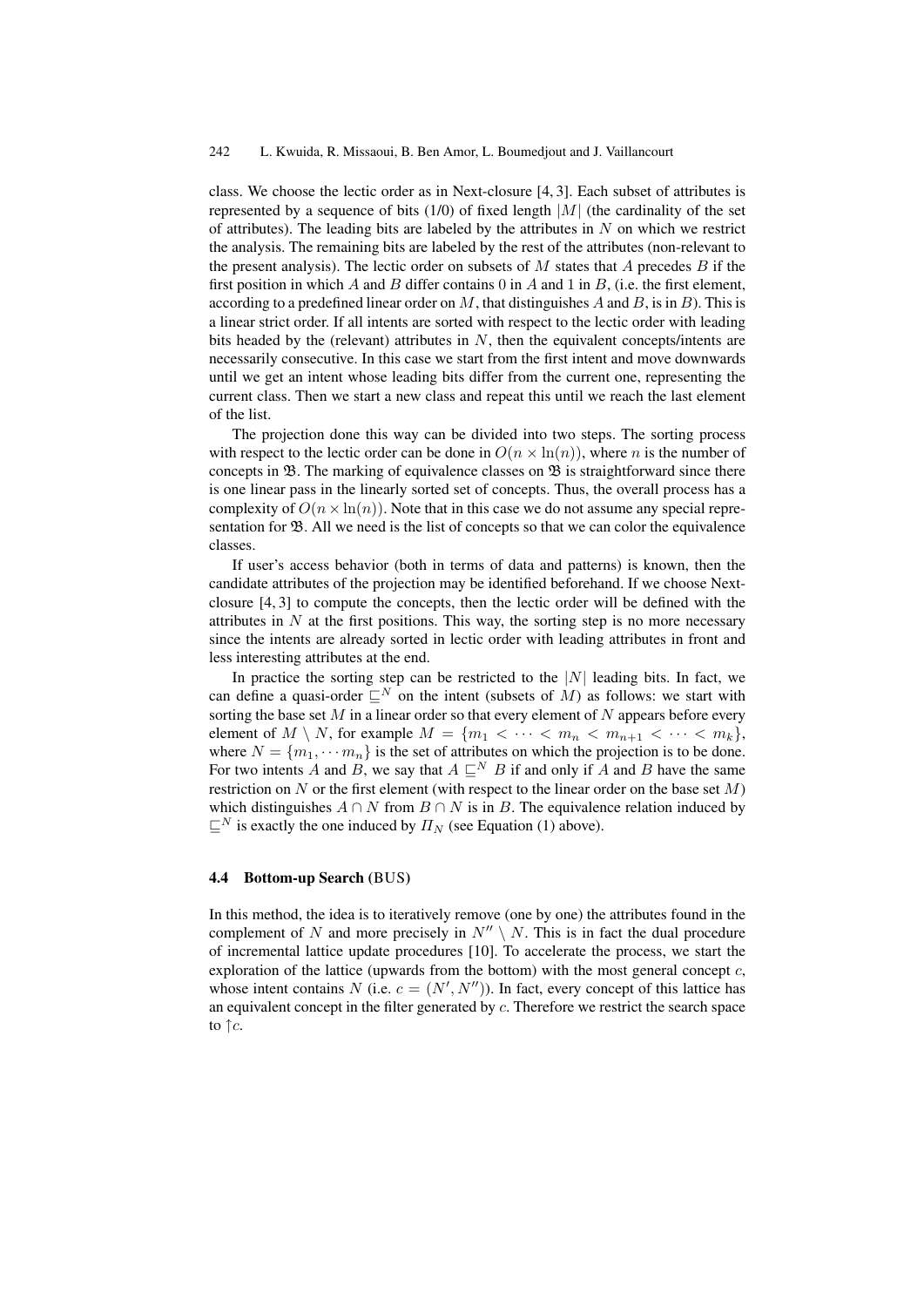There are two possibilities: if the concept c has exactly N as intent, then the ideal generated by  $c$  is exactly the equivalence class of 0. Moreover the output of the projection is the filter  $\uparrow c$ . If N is not an intent, then the attributes that are in  $N'' \setminus N$  will be deleted one by one from the intent of concepts in the filter  $\uparrow c$ . The nodes that have a same intersection of their intent with  $N$  will collapse, leading to a unique concept. The links between nodes are updated as the exploration progresses. This methods is faster when the number of attributes to be removed is small or when  $N$  is an intent.

As an illustration, the projection of the lattice shown in Figure 1 on  $N = \{a, b, f\}$ is done as follows: the most general concept whose intent is larger than  $N$  is identified:  $c = (\{3\}, \{a, b, e, f, g, S\})$ . The search space is now the filter  $\uparrow c$  (with 14 concepts instead of 26 concepts if the search was to be done on the whole lattice). Then, the attributes in  $N'' \setminus N = \{e, q, S\}$  will be removed one by one from the intents of the nodes in  $\uparrow c$ . While removing attribute e from node intents in  $\uparrow c$ , the concepts  $(G, \emptyset)$ and  $({1, 2, 3, 4}, {e})$  collapse as well as  $({1, 2, 3}, {a, e})$  and  $({1, 2, 3, 5, 6}, {a})$ . The node  $({2, 3}, {a, e, f})$  changes to  $({2, 3}, {a, f})$  but does no collapse with any other node of  $\uparrow c$ .

# 5 Empirical Study

In order to compare the performance of the proposed algorithms we have conducted a set of empirical tests on a Windows XP-based system with 3 GB memory and 1.9 GHz processor using a Java implementation of the algorithms. The tests aim to compare the execution time of the four proposed algorithms on four different sizes of concept lattices. Each concept lattice is produced from a formal context of 50 objects and 50 attributes with different densities. For space limitation, we show the results for only two lattices of 71 114 (density =  $50\%$ ) and 234 946 concepts (density =  $60\%$ ). The execution time of the projection on the initial context is also provided. Moreover, a variation in the size of the set  $N$  of projection attributes is considered in order to identify the cases when a projection on concepts is more efficient than a projection on contexts. Each experiment is conducted twice and the average values of execution time and memory consumption are stored.

In Figure 4 the x-axis represents the percentage of the projection attributes and the y-axis expresses the execution time in seconds (right) or the memory usage in megabytes (left) in logarithmic scale for five projection procedures: projection on context (CTX), depth-first search (DFS), breadth-first scan (BFS), leading bits concept sort (LBS), and bottom-up search (BUS). One can see that conducting the projection of a concept lattice onto a set  $N$  of attributes through a bottom-up exploration with node pruning becomes an interesting alternative as the number of attributes in  $N$  increases and mainly when their proportion exceeds 50% of the initial set of attributes. In fact the number of attributes to be removed decreases when the number of projection attributes increases. The two top-down algorithms (DFS and BFS) have similar performance values, with a slight advantage in favor the breath-first scan. The leading bits concept sort is more efficient than DFS and BFS. The gap between the three algorithms increases as the number of the projection attributes increases and the density increases (leading to a larger number of children/parents per node). As one can expect, the projection of a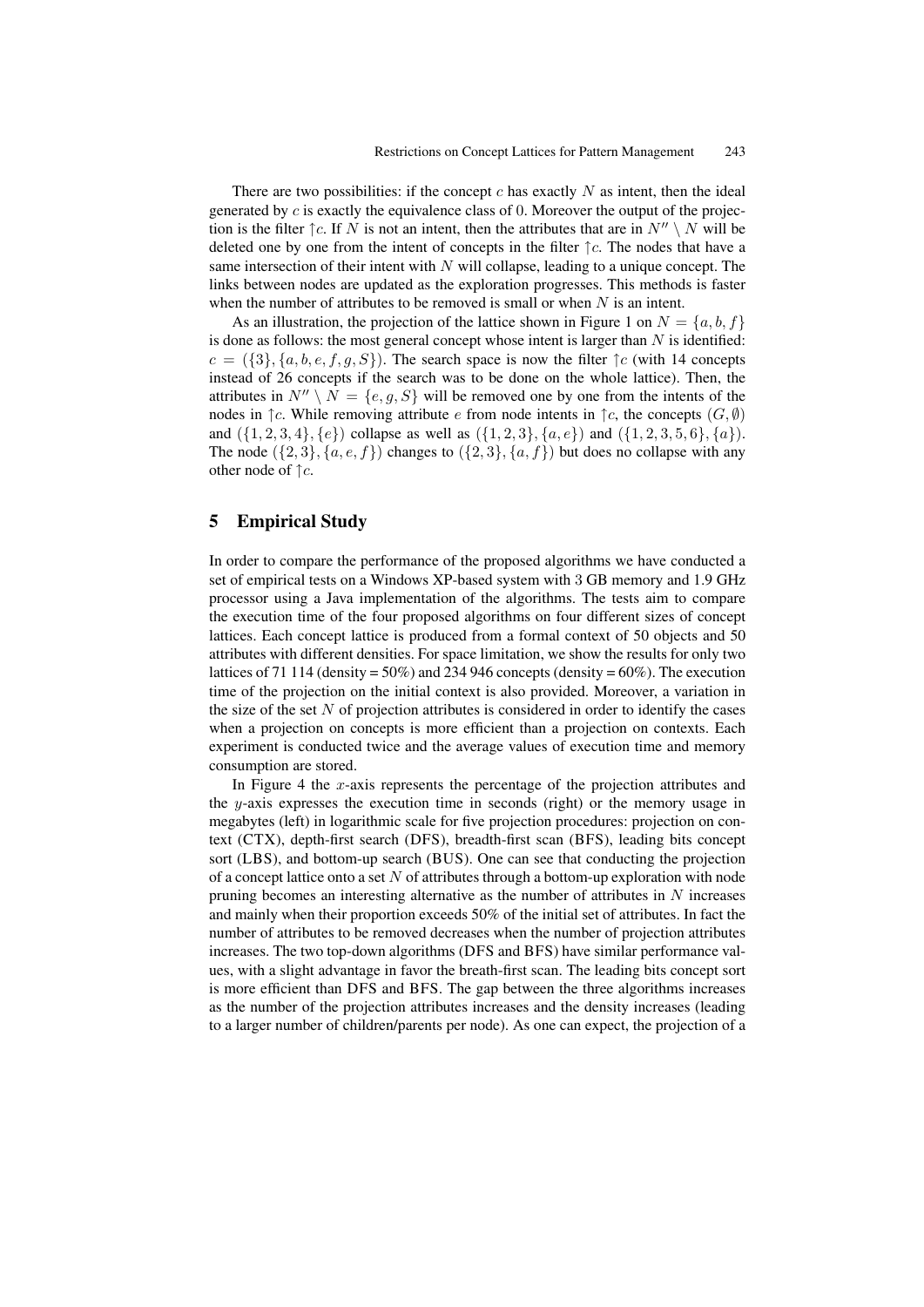

Fig. 4. Execution time and memory usage of the projection procedures.

formal context onto a set  $N$  of attributes is more efficient than the LBS procedure when the size of  $N$  is small (less than 40%) and the context density is significant. In fact, if the number of attributes on which the projection is to be done is small, then it makes sense to conduct the projection on the context since the later will be small and the corresponding concept lattice could be constructed easily and quickly. However, it becomes drastically inefficient as N and the density of the initial formal context increase.

With respect to memory usage (see Figure 4), the procedures LBS, DPS, BFS and CTX have a similar behavior in the sense that they need an increasing size of memory as the number of projection attributes increases. However, LBS and BFS are less memory demanding than DFS and CTX. Like execution time values, memory usage for the bottom-up search decreases as the number of projection attributes increases.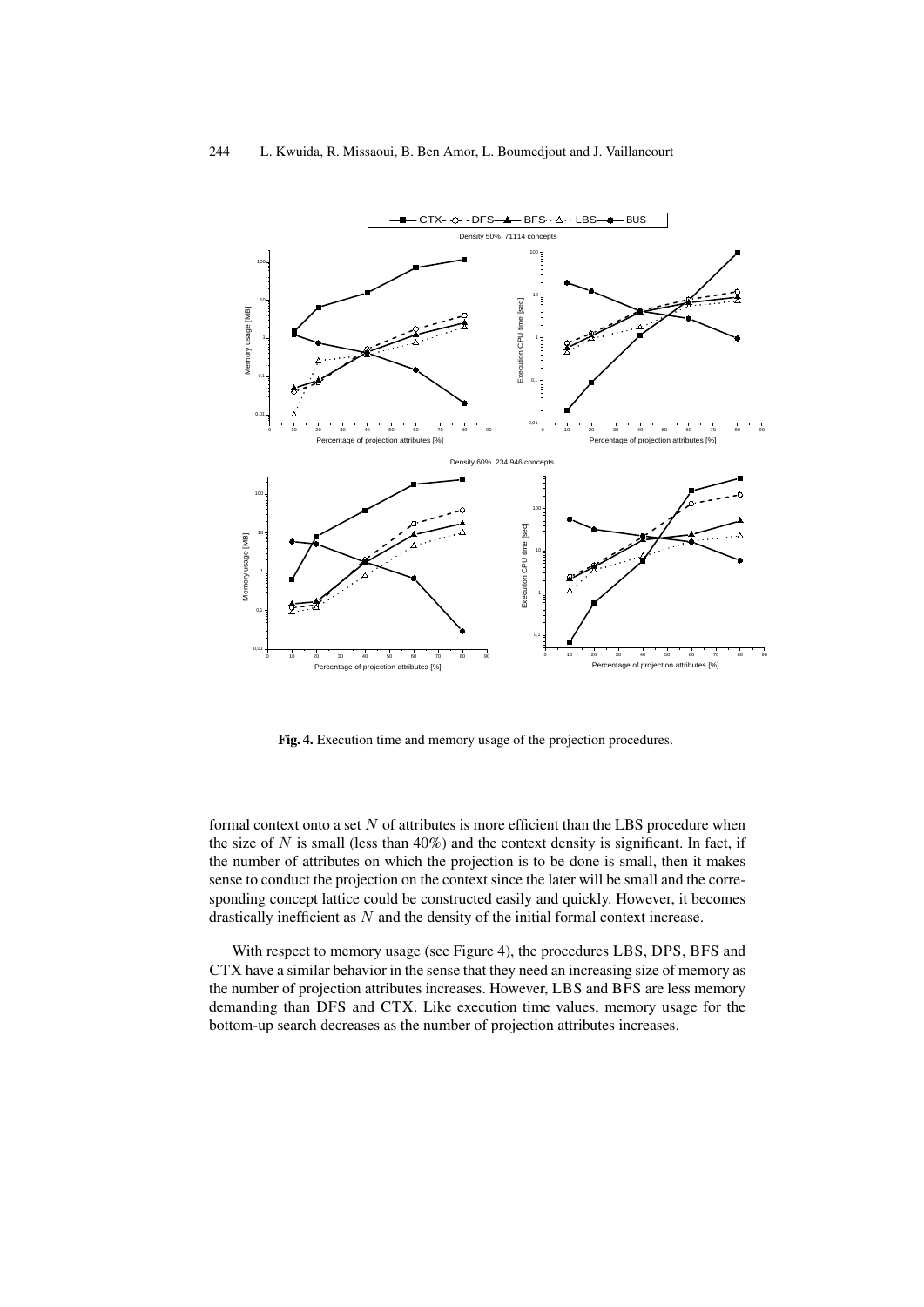## 6 Conclusion

As indicated earlier, the present work is intimately related to the general and important problem of pattern management in inductive databases and knowledge discovery applications. In this paper we have described the general operation of restriction of concept lattices in order to restrict the analysis of a pattern set to either a set of objects or a set of attributes. We focused on the projection of a pattern set onto a set of attributes but the work can be easily adapted to handle a selection on a set of objects. We have proposed, implemented and tested a set of procedures for the projection of concept lattices on a set of attributes and analyzed their performance both theoretically and empirically. The first three methods scan the lattice in a top-down manner without any graph pruning using either a depth-first search, a breadth-first scan or exploiting concept sorting. The fourth one uses a bottom-up search and node pruning to focus on most promising concepts. As we mentioned before the methods perform better that the one in [5]. The proposed procedure in [5] for projection requires four times traversals of the graph structure (as opposed to two times for the concept sorting algorithm) and hence is less efficient than our procedures. Although our solution needs more space to store all the nodes of the initial lattice (see the two alternate representations of the output in Figure 3), it has the merit to help "switch" easily from the projected lattice to the initial one (and vice versa) instead of reconstructing the initial lattice from scratch. Due to space limitation we could not include the detailed steps of the algorithms. The problem we have considered in this paper can be seen as a preliminary step towards the more general following issue:

Given a set of patterns  $P(e.g.,$  implications) and a restriction  $r$ , is it convenient to return to the source data in the formal context  $K$  and conduct the restriction  $\mathfrak r$  on it or apply  $\mathfrak r$  directly on  $\mathcal P$ ?

## Acknowledgment

The second and last authors acknowledge the financial support of the Natural Sciences and Engineering Research Council of Canada (NSERC). All the authors would like to thank the anonymous referees for their very helpful comments and suggestions.

## References

- 1. Toon Calders, Laks V. S. Lakshmanan, Raymond T. Ng, and Jan Paredaens. Expressive power of an algebra for data mining. *ACM Trans. Database Syst.*, 31(4):1169–1214, 2006.
- 2. Vineet Chaoji, Mohammad Al Hasan, Saeed Salem, and Mohammed Javeed Zaki. An integrated, generic approach to pattern mining: data mining template library. *Data Min. Knowl. Discov.*, 17(3):457–495, 2008.
- 3. Bernhard Ganter. Two basic algorithms in concept analysis. In Léonard Kwuida and Baris Sertkaya, editors, *ICFCA*, volume 5986 of *Lecture Notes in Computer Science*, pages 312– 340. Springer, 2010.
- 4. Bernhard Ganter and Rudolf Wille. *Formal Concept Analysis: Mathematical Foundations*. Springer-Verlag New York, Inc., 1999. Translator-C. Franzke.